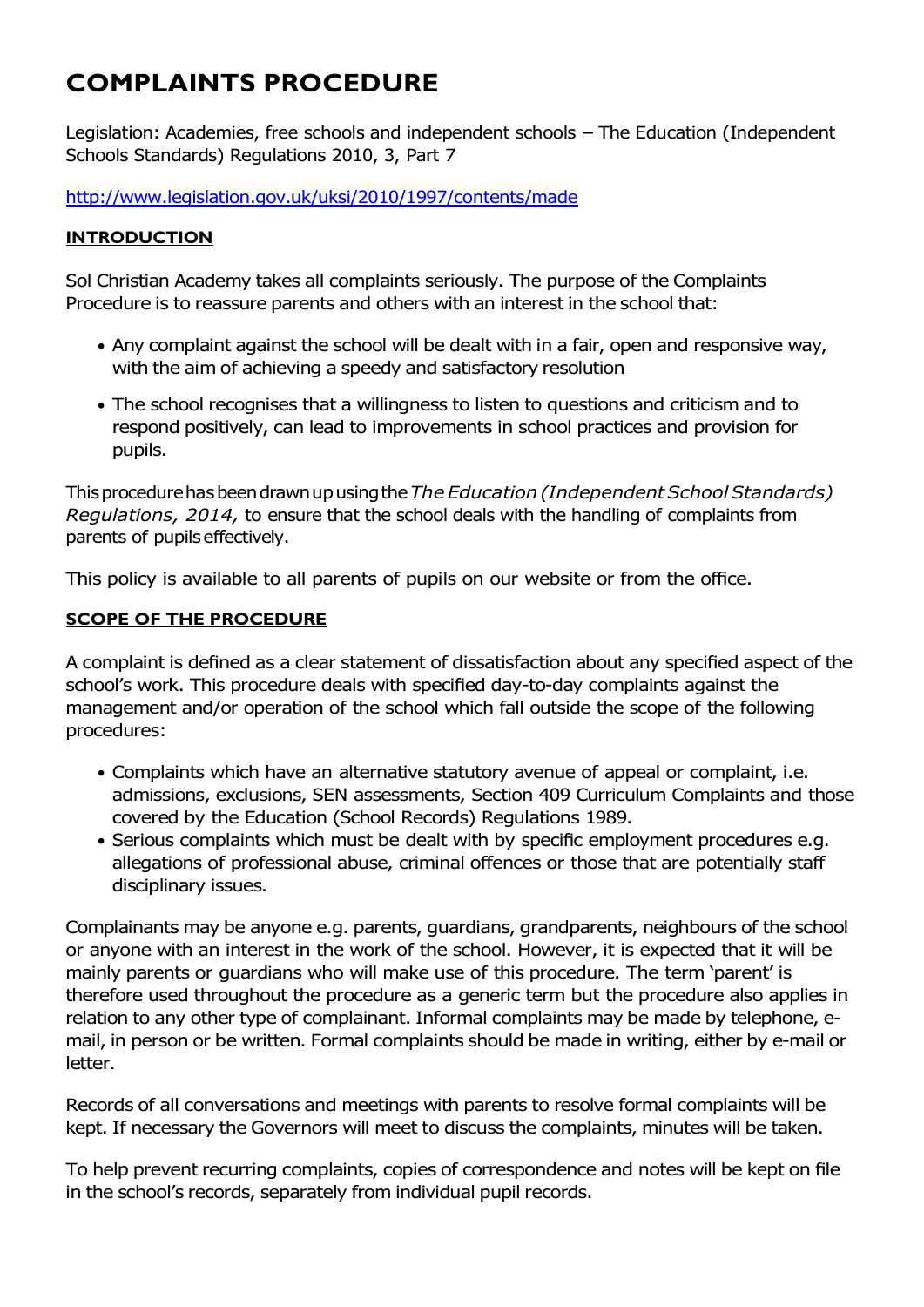If at any stage in the procedure it becomes apparent that the complaint falls outside of this general complaints procedure, parents will be informed.

There may be rare occasions when, despite all the stages of the procedure having been followed, a parent remains dissatisfied. If the parent seeks to re-open the same issue, the school reserves the right to inform him/her in writing that the procedure has been exhausted and the matter is closed.

All correspondence, statements and records relating to individual complaints will be kept confidential except where the Secretary of State or a body conducting an inspection under section 162A of the 2002 Act requests access to them

## **STAGE 1: INFORMAL STAGE**

The *Complaints Standards* state that a Complaints Procedure should "allow for a complaint to be made and considered initially on an informal basis."

On occasions, a parent may raise a concern directly with school staff without any formality. At this stage, it may be unclear whether the parent is making a complaint, seeking information or has misunderstood a situation. In any effect, the school aims to resolve the concern at this point in a speedy and effective way. Records will still be kept of these concerns. (See Appendix 1)

However, if the concern is not resolved immediately and a complaint is confirmed by the parent, the opportunity to discuss the matter with an appropriate member of staff will be given e.g. Head Teacher, Senior Administrator, and Head Supervisors. In the case of complaint against theHead Teacher or Senior Administrator, this stage will always be heard directly by the Head Teacher or Senior Administrator her/himself.

The member of staff will discuss the issue with the parent and those involved in school, with the aim of resolving the complaint as soon as possible. The parent will be informed of the outcome of the investigation and what action, if any, the school proposes to take. The matter should be dealt with within 3 **school days** of the verbal complaint.

If the informal process has been exhausted and no satisfactory solution has been found, the parent will be asked by the member of staff dealing with the complaint whether he/she wishes the complaint to be considered formally at stage two of this procedure.

If wishing to proceed with the complaint, the parent will be invited to put the complaint in writing to the Head Teacher. The letter should be sent to the Head Teacher within 3 **school days**.

## **STAGE 2: REFERRAL TO THE Governors OR Head Teacher OR SENIOR ADMINISTRATOR FOR FURTHER INVESTIGATION**

Where the complaint has been addressed by the Head Teacher or Senior Administrator at stage one, this stage will be heard by the Governors. Where another staff member has addressed the complaint at stage one, this stage will be heard by the Head Teacher or Senior Administrator. (See Appendix2)

The Governors, Head Teacher or Senior Administrator will acknowledge the written complaint within 3 **school days** of receipt and provide an opportunity to meet the parent to discuss the complaint.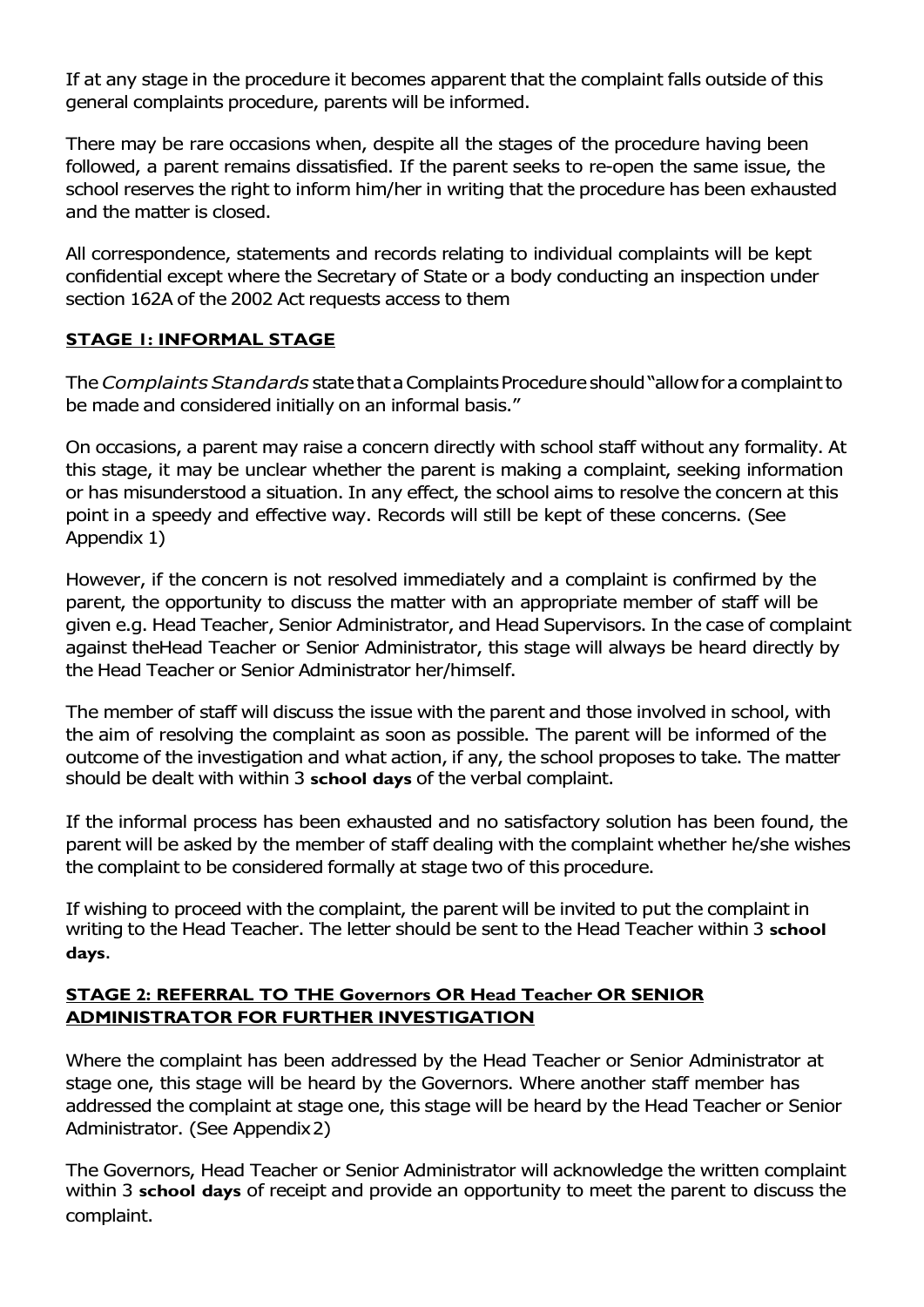The Governors, Head Teacher or Senior Administrator will investigate the complaint and a written response will normally be made within 3 **school days** of receipt of the complaint. If this is not possible, a letter will be sent explaining the reason for the delay and providing a revised target date.

The written response will include full reasons for the conclusions reached by the Governors, Head Teacher or Senior Administrator and what action, if any, the school proposes to take to resolve the matter.

If the parent still remains dissatisfied, he/she will be advised that, in order to progress the complaint further at Stage 3, he/she must notify the Governors in writing **within 3 school days**, copying the original complaint form.

The Governors will then ensure that the parent is offered the opportunity of taking the complaint to a Complaints Panel at Stage 3 of this Procedure.

## **STAGE 3: REVIEW BY THE Governors COMPLAINTS PANEL**

Complaints only rarely reach this level. However, when the need arises, the Complaints Panel (established according to the suggested composition detailed in Appendix 3 attached) will consider complaints at this stage. If the complaint is still not successfully resolved after step one and step two a panel will be set up by the Governors of at least three persons, one of whom is independent of the management and running of the school, to discuss the complaint.

A written acknowledgement of the complaint and the request for it to be heard at Stage 3 of the Procedure will be sent to the parent by the Complaints Panel within 3 **school days**.

The letter will inform the parent that the complaint will be heard by the Complaints Panel within 3 **school days** of receiving the complaint. It will also inform the parent of the right to submit any further documents other than the complaint form and that these must be made available to the Complaints Panel within 3 **school days** of receipt of the acknowledgement letter. The right to call witnesses to the meeting, subject to the approval of the Complaints Panel and the right of the parent to be accompanied by a companion of her/his choice will also be explained in the letter. The parent has the right to attend and be accompanied at a panel hearing if theywish.

The Complaints Panel will send a copy of the letter of acknowledgement of the complaint to all the members of the Complaints Panel, the Head Teacher and the Senior Administrator and request a written report in response to the complaint to the Complaints Panel within 3 **school days** of receipt of the letter. The right to call witnesses, subject to the approval of the Chair, will also beexplained.

The Complaints Panel is free to make its own findings and recommendations prior to the meeting.

The Complaints Panel will then convene a meeting, having consulted with all parties on convenient times. The date, time and venue for the meeting will then be confirmed at least 3 **school days** in advance.

The names of all parties and witnesses (if any) to attend the meeting and all relevant documents to be referred to at the meeting will also be provided by the Complaints Panel to: the parent; the Chair of the Governors and/or Head Teacher; and each panel member. This will be provided as soon as possible and, in any event, at least 3 **school days** prior to the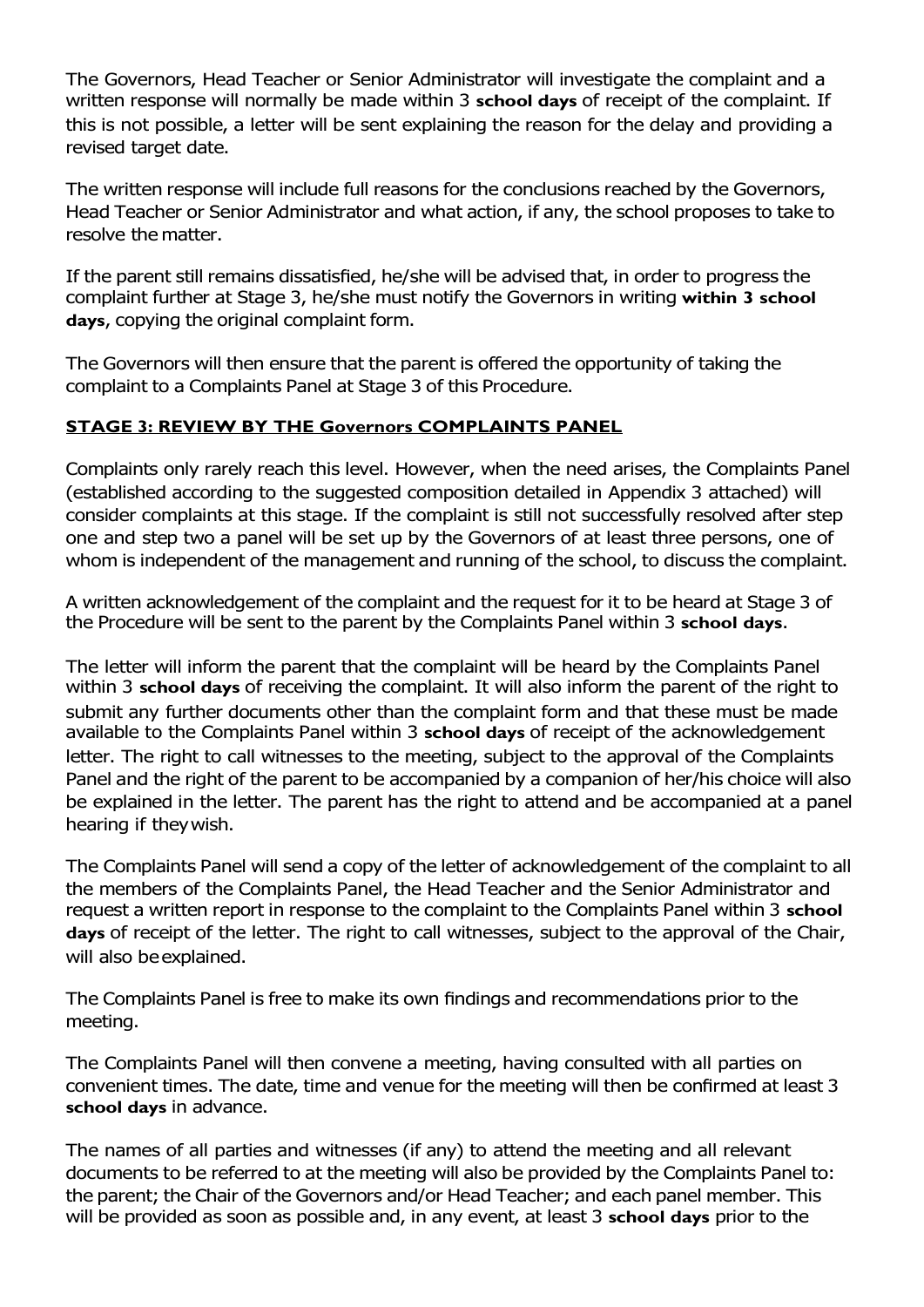meeting.

The meeting will be held following the procedures for hearing a complaint detailed in Appendix 4.

A written decision will be sent to the parent and the Complaints Panel and/or Head Teacher within 3 **school days** of the hearing. The letter will explain that the decision of the Complaints Panel is final but that complaints can be taken to the Secretary of State for Education and Skills under the Education Act 1996, on the grounds that:

- A Governing Body is acting or proposing to act unreasonably; or
- The Governing Body has failed to discharge its duties under the Act.

All outcomes and copies copy of those findings and recommendations are confirmed in writing to both parties in accordance with the Complaints Procedure. This may be via electronic mail or otherwise given to the complainant and, where relevant, the person complained about; and made available for inspection on the school premises by the proprietor and the Head Teacher.

Records will be kept on file from the date of the resolution of the complaint plus 6 years, and of whether they are resolved at the preliminary stage or proceed to a panel hearing in the 'Complaints' folder at the school. All correspondence, statements and records relating to individual complaints will be kept confidential except where the Secretary of State or a body conducting an inspection under section 162A of the 2002 Act requests access to them

| Policy Adopted by Governors on: 10/12/18 |  |
|------------------------------------------|--|
|------------------------------------------|--|

Policy Last Reviewedon: 22/02/19

Policy Due for Review on: 22/02/20

Review frequency: Governing body or proprietor free to determine.

Approval: Governing body free to delegate to a committee of the governing body, an individual governor or the head teacher.

## **APPENDIX 1**

## **Information regarding Informal School Complaint (Stage 1)**

*To be filled in by school staff member who received the informal complaint*

Name ofperson completing form

Child's Name (to whom issuerelates) \_\_\_\_\_\_\_\_\_\_\_\_

Class Supervisor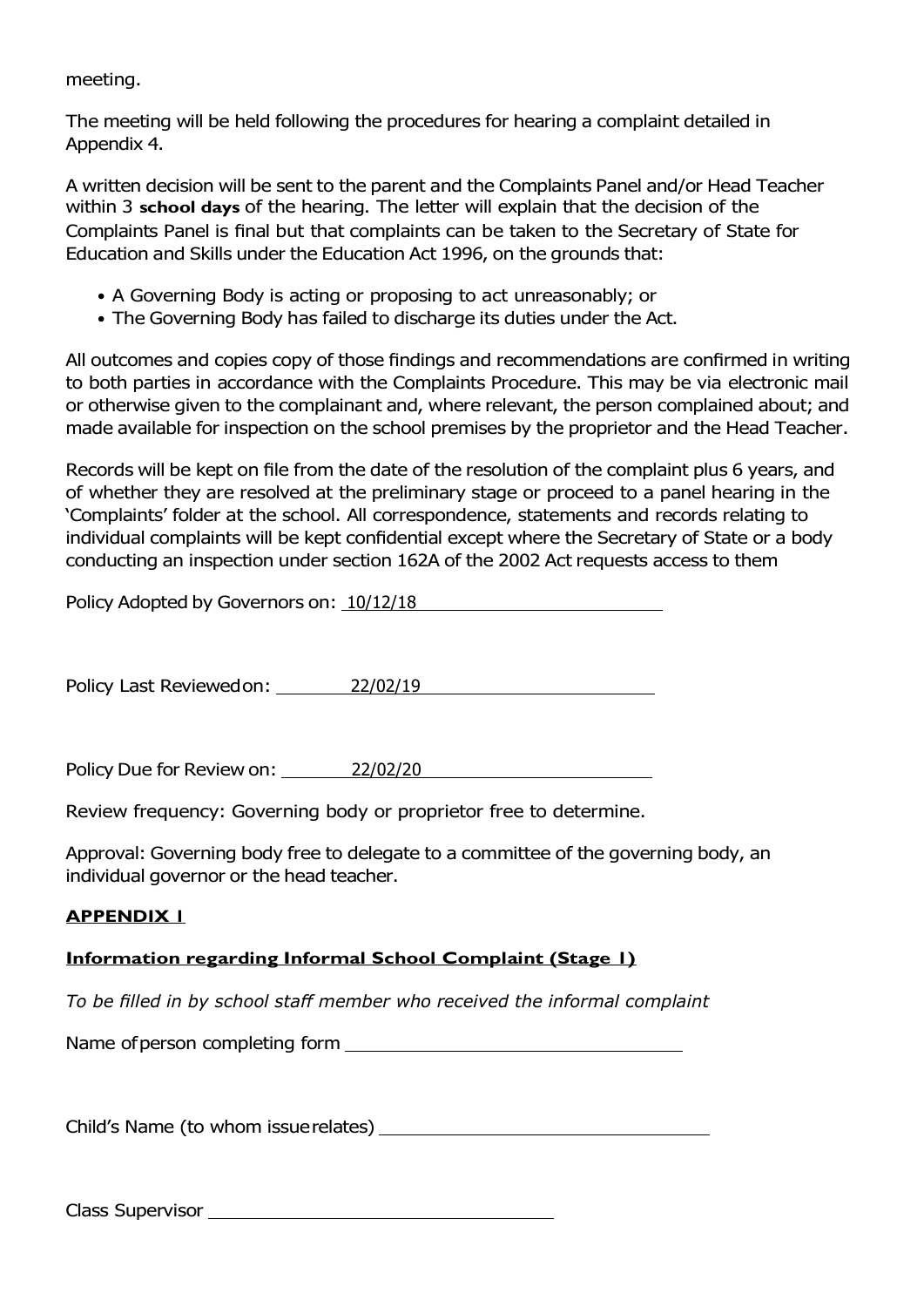|  | Parent/Guardian |
|--|-----------------|
|--|-----------------|

Contact details (including mobile

Telephone no. if appropriate)

#### **Details of Complaint**:

*(Please be as specific as possible e.g. giving dates, who was involved and where etc.)* 

*Please attach continuation sheet/additional information if you wish*

*Please attach any emails, text messages, etc. that you have received*

What was done to resolve the complaint and bring the matter to an acceptable closure for the parents and theschool?

Signed **Date** Date **Date** 

*(Staff member)*

Please file in the 'Complaints' folder at the school.

#### **APPENDIX 2**

#### **Form to notify Formal School Complaint (Stage 2 and/or Stage 3)**

Child's Name (to whom issuerelates)

Class Supervisor <u>Constantine and the set of the set of the set of the set of the set of the set of the set of the set of the set of the set of the set of the set of the set of the set of the set of the set of the set of t</u>

Parent/Guardian and the control of the control of the control of the control of the control of the control of the control of the control of the control of the control of the control of the control of the control of the con

Contact details (including mobile **contact details** (including mobile

Telephone no. if appropriate)

#### **Details of Complaint**:

*(Please be as specific as possible e.g. giving dates, who was involved and where etc.)* 

*Please attach continuation sheet/additional information if you wish*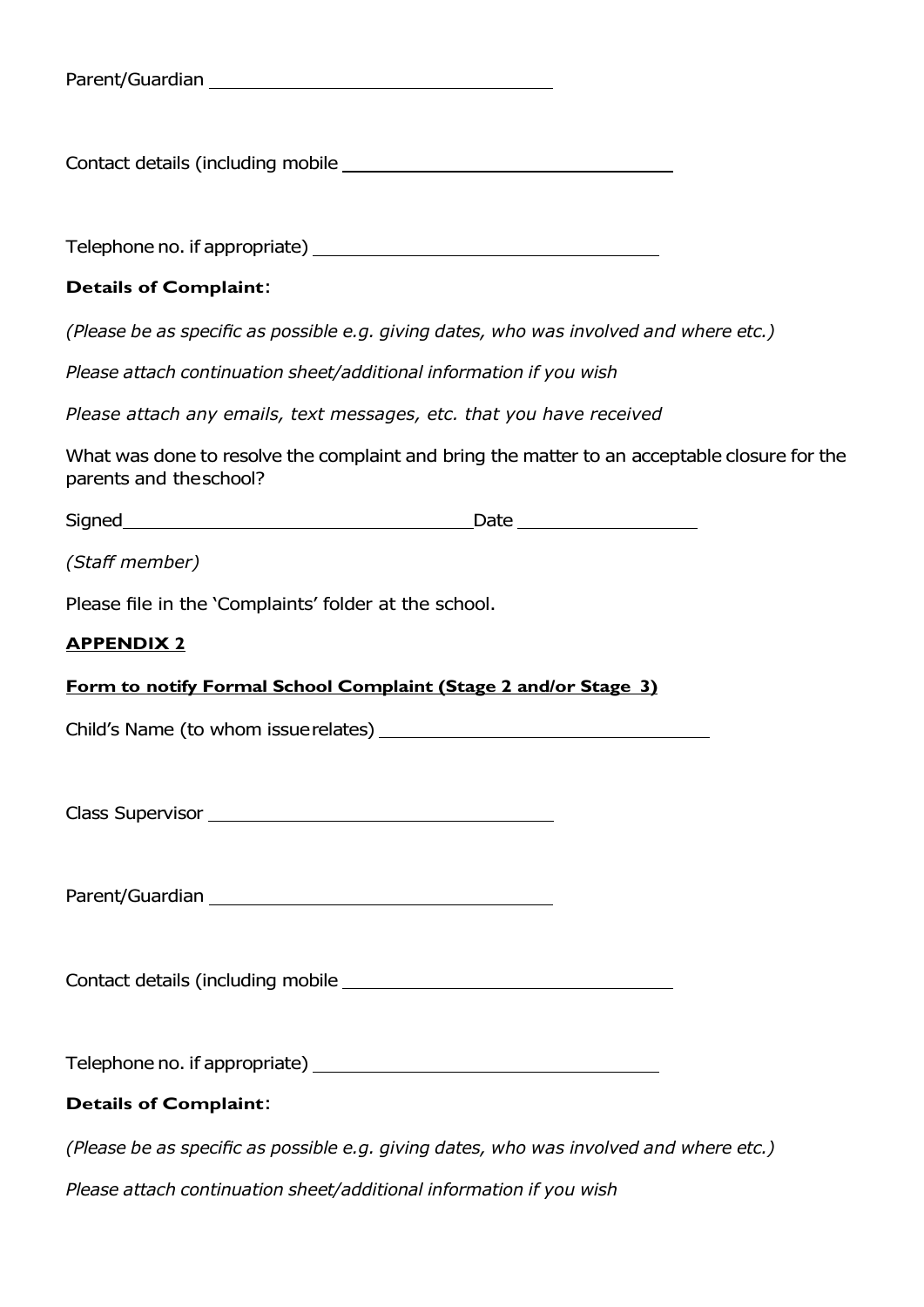What would you like to see done to resolve your complaint and bring the matter to an acceptable closure for yourself and the school?

Signed Date

*(Parent/Guardian)*

Please return the completed form to the Head Teacher or Senior Administrator at the school. Records will be kept on file in the 'Complaints' folder at the school.

## **APPENDIX 3**

## **Composition of the Governors Complaints Panel**

The Governors Complaints Panel will consist of two members of the Governors and one other member who is independent of the management and running of the school, to discuss the complaint. A Chair of the Complaints Panel will also be appointed.

The Governors may decide to appoint the three members annually, together with three reserves, designated in the order in which they would be called upon to stand in order to ensure that three members will be available to meet within the timescales. The Governors may wish to consider the advantages of having a parent as a member of the panel.

No member of the Complaints Panel should have had prior involvement with the complaint. As the Chair of the Governors/Trustees may be involved at an earlier stage in the procedure (particularly where the complaint is about the Head Teacher) it may be wise not to include the Chair as a member of the Complaints Panel to avoid any possible reference to the Chair being "tainted".

It is not considered appropriate for the Head Teacher or Senior Administrator to be a member of the Complaints Panel. The role of the Head Teacher or Senior Administrator would be to attend the panel hearing to give evidence and s/he may choose to invite staff directly involved in matters raised by the complainant (subject to the approval of the Chair of the Complaints Panel).

## **APPENDIX 4**

## **Governors Complaints Panel Procedures for Hearing the Complaint**

## **Introduction**

The aim of the meeting is to resolve the complaint and achieve reconciliation between the school and the parent. The Chair of the Complaints Panel will ensure that the meeting is properly minuted.

Although the meeting will follow the structured order below, given potential sensitivities and anxieties, the Chair will endeavour to ensure that the proceedings are as informal as possible and that all parties are put at their ease. The introduction of new information or witnesses, previously not notified to all parties, would be reason to adjourn the meeting so that everyone has time to consider and respond to the new information.

## **Order of Meeting**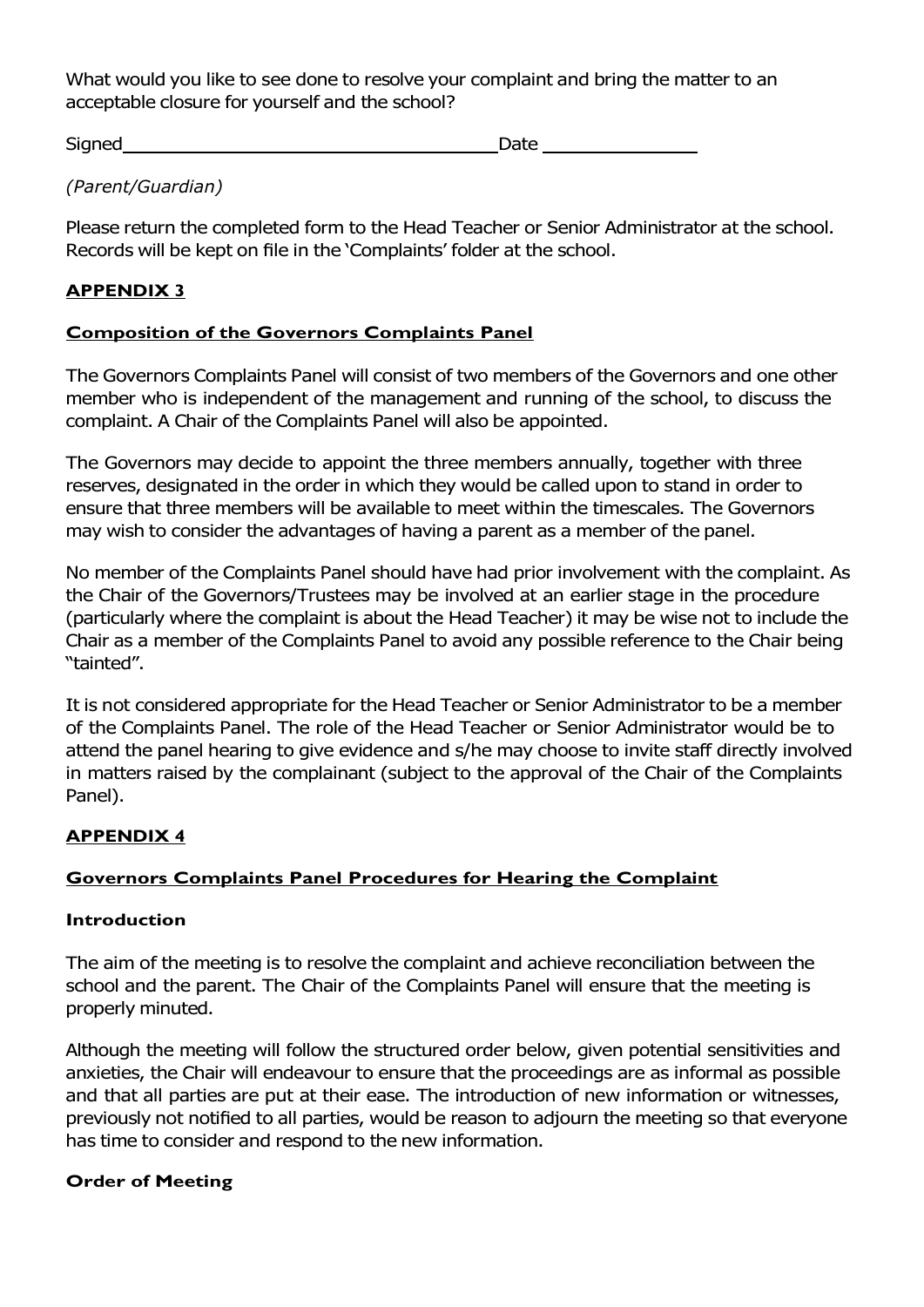- 1. The Chair welcomes the parent and his/her companion and introduces the Complaints Panel.
- 2. The Chair explains the purpose of the meeting, the procedure, and that all written evidence has been made available to all parties.
- 3. The parent/companion explains the complaint, calling in witnesses if appropriate.
- 4. The Complaints Panel may question the parent/companion and witnesses.
- 5. The parent and companion retire from the meeting.
- 6. The Chair welcomes the Head Teacher, Senior Administrator or other staff members (where the complaint has been addressed by the any of these persons at stage 2).
- 7. The Chair explains the purpose of the meeting, the procedure, and that all written evidence has been made available to all parties.
- 8. The Head Teacher, Senior Administrator or other staff members presents a response to the complaint, including action taken to address the complaint at stage 1 and 2 of the procedure and calling witnesses, if appropriate.
- 9. The Complaints Panel may question the Head Teacher, Senior Administrator or other staff members.
- 10. The Head Teacher, Senior Administrator or other staff members retire from the meeting.
- 11. The parent, together with his/her companion, is invited back into the room to make a final statement, and then retires.
- 12. The Head Teacher, Senior Administrator or other staff members where applicable, are invited back into the room to make a final statement, and then retire.
- 13. The Complaints Panel considers the complaint, using its own findings and recommendations if appropriate, and reaches a unanimous or majority decision. The Complaints Panel also decides what action (if any) to take to resolve the complaint and, if appropriate, recommends changes to ensure similar complaints are not made in future.
- 14. When a decision has been made, the Chair recalls the parent, Head Teacher, Senior Administrator or other staff members and each is informed of the outcome and any action to betaken.
- 15. All outcomes and copies copy of those findings and recommendations are confirmed in writing to both parties in accordance with the Complaints Procedure. This may be via electronic mail or otherwise given to the complainant and, where relevant, the person complained about; and made available for inspection on the school premises by the proprietor and the Head Teacher.
- 16. Records will be kept of all complaints, and of whether they are resolved at the preliminary stage or proceed to a panel hearing in the 'Complaints' folder at the school
- 17. All correspondence, statements and records relating to individual complaints will be kept confidential except where the Secretary of State or a body conducting an inspection under section 162A of the 2002 Act requests access to them

# **APPENDIX 5**

The following summary of the Complaints Procedure could be included in the Parent Handbook.

# **SUMMARY OF THE COMPLAINTS PROCEDURE**

1. **Informal** All informal complaints should be made by telephone, e-mail, in person or written to either the Head Teacher or Senior Administrator via the office.

The matter should be dealt with within 3 **school days** of the verbal complaint.